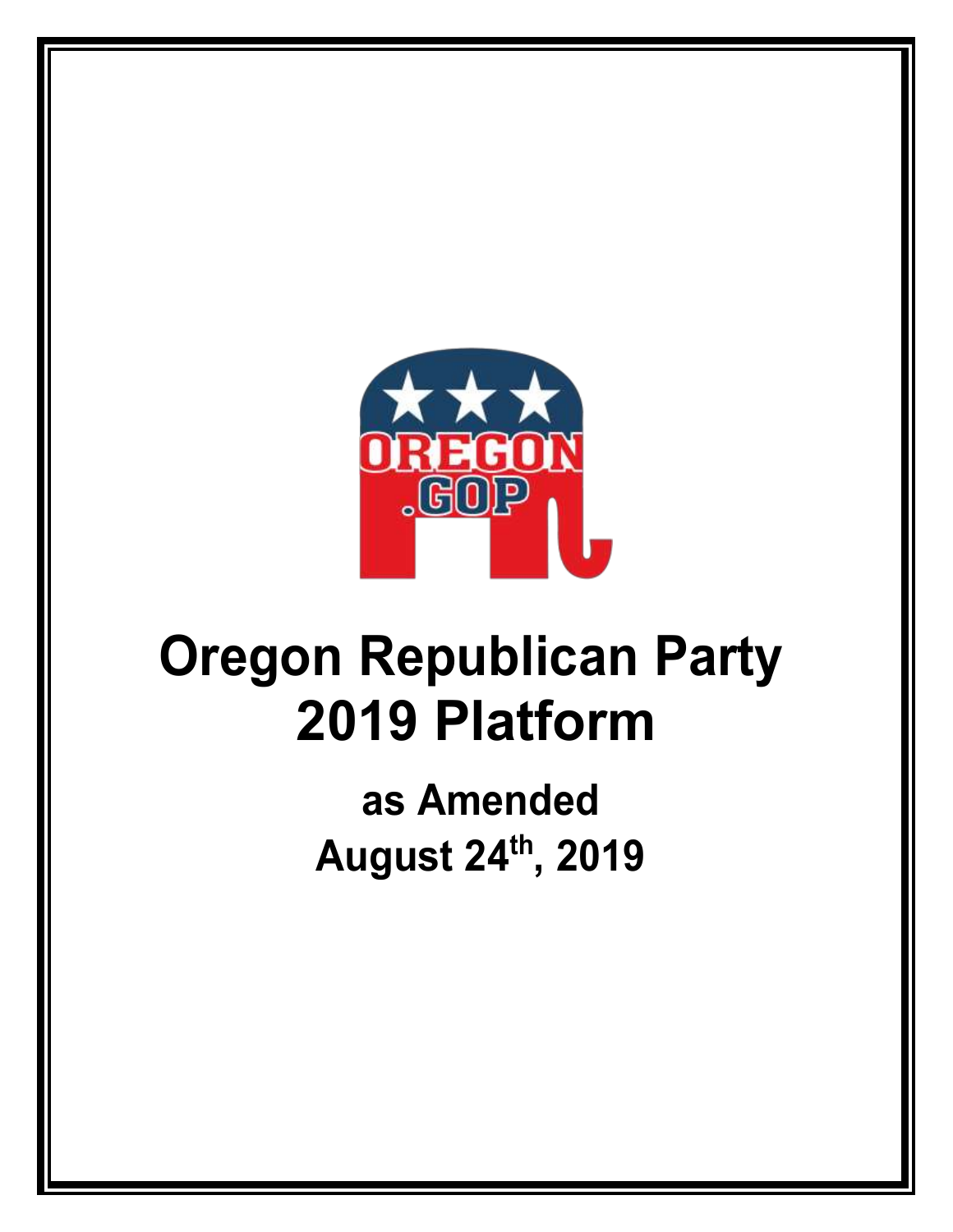As Amended August 24th 2019

#### **Preamble**

*We, the Republican Party of Oregon stand for our country as one nation under God, for life, liberty, and the pursuit of happiness. All Oregonians deserve the opportunity, through hard work and perseverance, to build a more prosperous future for themselves, their families, and their communities, without the excessive burden of government.*

*We welcome and encourage all citizens to join our party and work with us to restore political balance by forming a coalition of free-thinking and diverse voters that will elect candidates who align with our ideals.*

*Our platform outlines our guiding principles, which define the role and scope of Government, the protection of individual rights, and the responsibilities we have to ourselves and our fellow citizens. Together, we are committed to building a future of which we can all be proud.*

#### **Law and Criminal Justice**

*The Oregon Republican Party believes the U.S. Constitution and the Oregon Constitution are the highest laws of the land, and that all other laws must be consistent with them; that laws for the punishment of crime shall be founded on these principles: protection of society, personal responsibility, accountability for one's actions, and reformation; to preserve and protect the rights of crime victims.*

- 2.1 We support the highest budget prioritization for the funding of public safety with appropriate truth in sentencing and mandatory minimum sentences; using enforcement as a deterrent, including the use of the death penalty.
- 2.2 We believe all courts should exercise judicial restraint, not activism when interpreting our Constitutions and statutes. We support election and appointment of justices who support the US and Oregon Constitutions.
- 2.3 We support an individual's right to privacy, specifically including personal possessions and electronic records from unlawful surveillance, search, or seizure, unless authorized by a specific warrant or detainer based on due process or probable cause, and that is not in conflict with the US or Oregon Constitutions.
- 2.4 Oregon residents shall be given the full justice of the civil court system, including equal discovery rights and a fair hearing, before an administrative agency can revoke rights, institute fines, or invoke other penalties.
- 2.5 While respecting the rights of victims and ensuring offender accountability, we support preventative measures for addiction, mental health, chronic homelessness, and other social conditions that contribute to crimes or other violations of law so that solutions can be implemented.
- 2.6 We believe in the right of individual owners to be secure in their property and personal effects. We oppose legal system overreach such as civil asset forfeiture, indefinite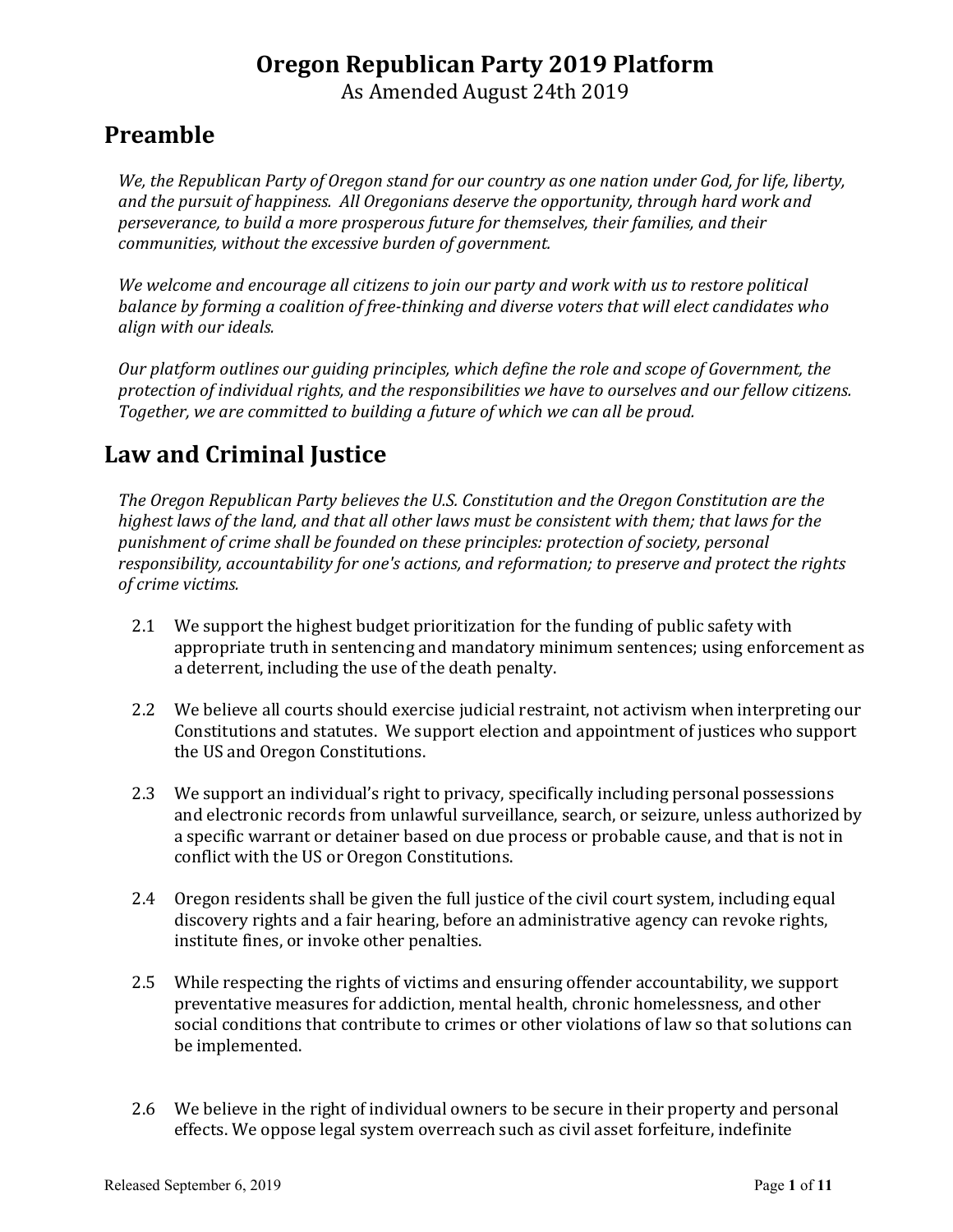#### **Oregon Republican Party 2019 Platform** As Amended August 24th 2019

confiscation of evidence, and eminent domain seizures where property is transferred to a third party.

- 2.7 We support Oregon public safety officers, but seek to promote traditional conceptions of locally-based officers serving their communities, and condemn political interference in law enforcement decisions, including responses to lawful public protests in Oregon.
- 2.8 We support the local Sheriff as being the highest law enforcement authority within each county.
- 2.9 We believe public officials have a duty to enforce the law. The officials who do not live up to their oath of office deny constitutional rights to the voters.
- 2.10 We do not support the use of hate speech laws to criminalize free speech.

#### **Economy**

*The Oregon Republican Party believes that free market capitalism, private property rights, low taxation, minimal regulation, and limited government intervention are the foundations of a vibrant and prosperous economy.*

- 3.1 In order for a free economy to exist, government should recognize the supremacy of individuals and corporations to enter into contracts with one another, free from interference.
- 3.2 The supply and demand for goods, services, and labor costs shall be determined by the free market. Government must not create, own, operate, subsidize or assume control of any private business, nor be party to any enterprise which should be operated privately. Government-provided services should not create undue burdens on the free market or business and industry.
- 3.3 We believe in the right to work. Employees should be free to choose whether or not to join a union as a condition of employment. Employers should be allowed to hire the bestqualified employees.
- 3.4 Private property rights (including, but not limited to, water, mineral, land sales, and development rights) are the wellspring of economic prosperity. Private property owners should be fairly compensated for any regulations that diminish property values.
- 3.5 We believe a vibrant economy will flourish when the Federal Reserve is not allowed to weaken sound money and interfere with free market financial returns. We advocate for an annual audit of the Federal Reserve system by the General Accounting Office (GAO).
- 3.6 We believe that no corporation should be above the law. We do not support bailouts; businesses should be allowed to succeed or fail.
- 3.7 Oregon governments need to aggressively manage their spending and reduce all forms of debt, primarily Public Employee Retirement System (PERS) unfunded liability, in order for a prosperous economy to exist.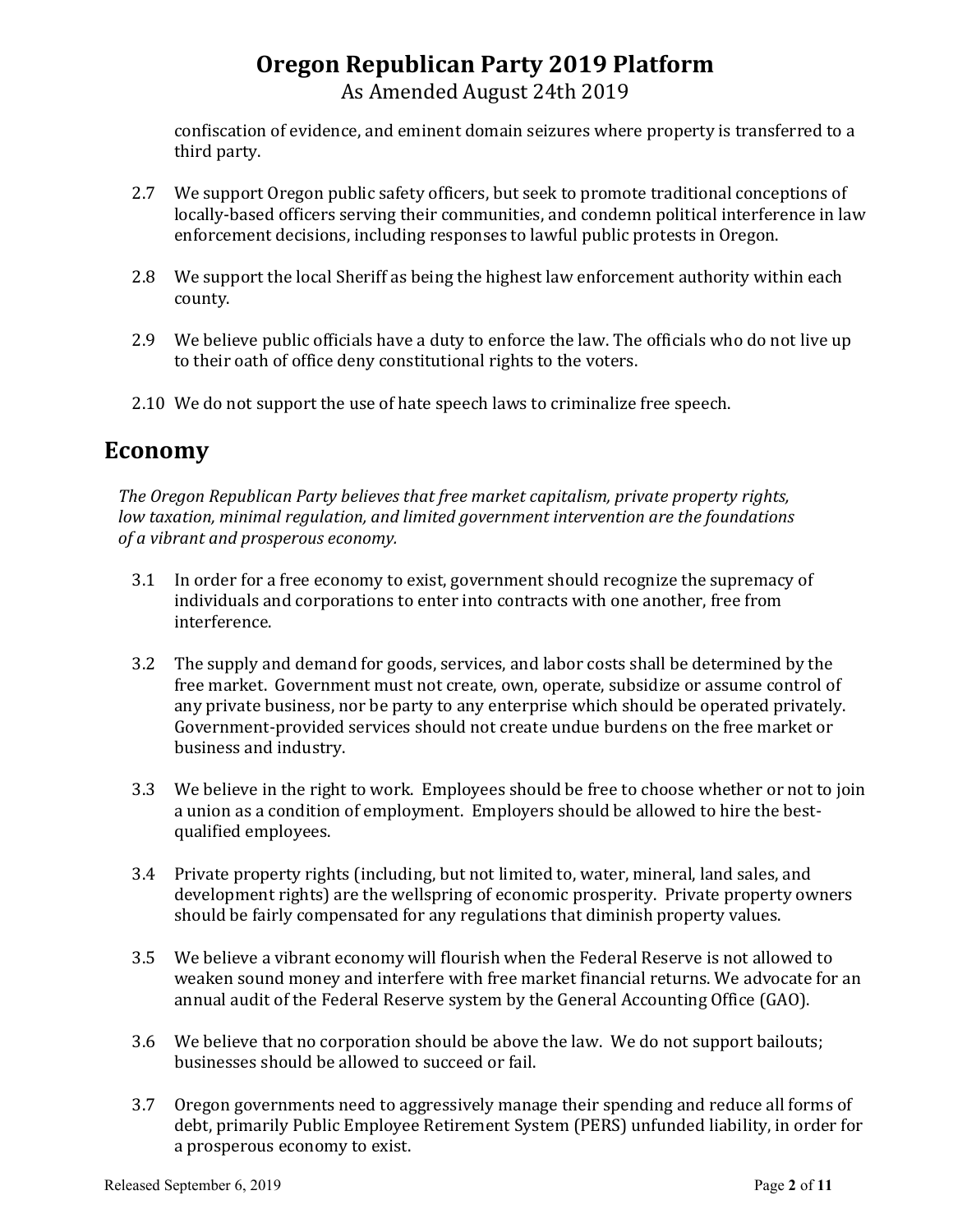As Amended August 24th 2019

- 3.8 Adequate supply of affordable homes, defined as homes that do not require more than 25%-30% of the net discretionary income of residents in the local area, is desirable for a healthy economy. We support reviewing, repealing, and reforming overly restrictive land use laws and plans to allow and develop broader based options.
- 3.9 Whereas excessive taxation leads to unemployment and poverty, we believe that Oregon tax policy should benefit Oregonians directly and not serve as publicity for issues deemed national or international.

#### **Education**

*The Oregon Republican Party believes that all children deserve a quality education. Parents and legal guardians have the primary right and responsibility to educate their children in the manner they choose. We must improve our education system in partnership with parents/guardians so that our children have the opportunity and tools to be successful in life.* 

- 4.1 Teaching the basic principles of our constitutional republic using accurate, unbiased history is an essential foundation of education.
- 4.2 We support daily recitation of the Pledge of Allegiance and educational activities that promote pride in America and respect for its flag in our schools.
- 4.3 All students shall be brought to English proficiency.
- 4.4 We support educational choice, free of government interference. We believe competition is the most effective mechanism for improving schools. Funding shall support all parental options and shall be a top legislative priority.
- 4.5 We support local school boards setting rigorous standards for education policy, curriculum, and testing. Local jurisdictions shall be allowed to opt out of State mandates.
- 4.6 Schools must provide information and opportunities to support technical, trade, and military careers. Critical thinking skills need to be developed.
- 4.7 We support using competition, technology, market forces, and partnerships with faithbased groups and private industries to provide quality education.
- 4.8 It is the role of parents or legal guardians to direct topics of education concerning human sexuality, sexually transmitted diseases, birth control, ethics, and moral values. Governmental or public agencies shall obtain written permission before discussing sex and/or gender-related subjects with minor age children and shall not penalize families for opting out.
- 4.9 Parents or legal guardians are the final authority in deciding what is best for their children; they must receive full disclosure and give written permission before any healthcare services, outside referrals, content, or materials are distributed to their children. No person shall be forced to undergo any healthcare services as a condition of school enrollment or attendance.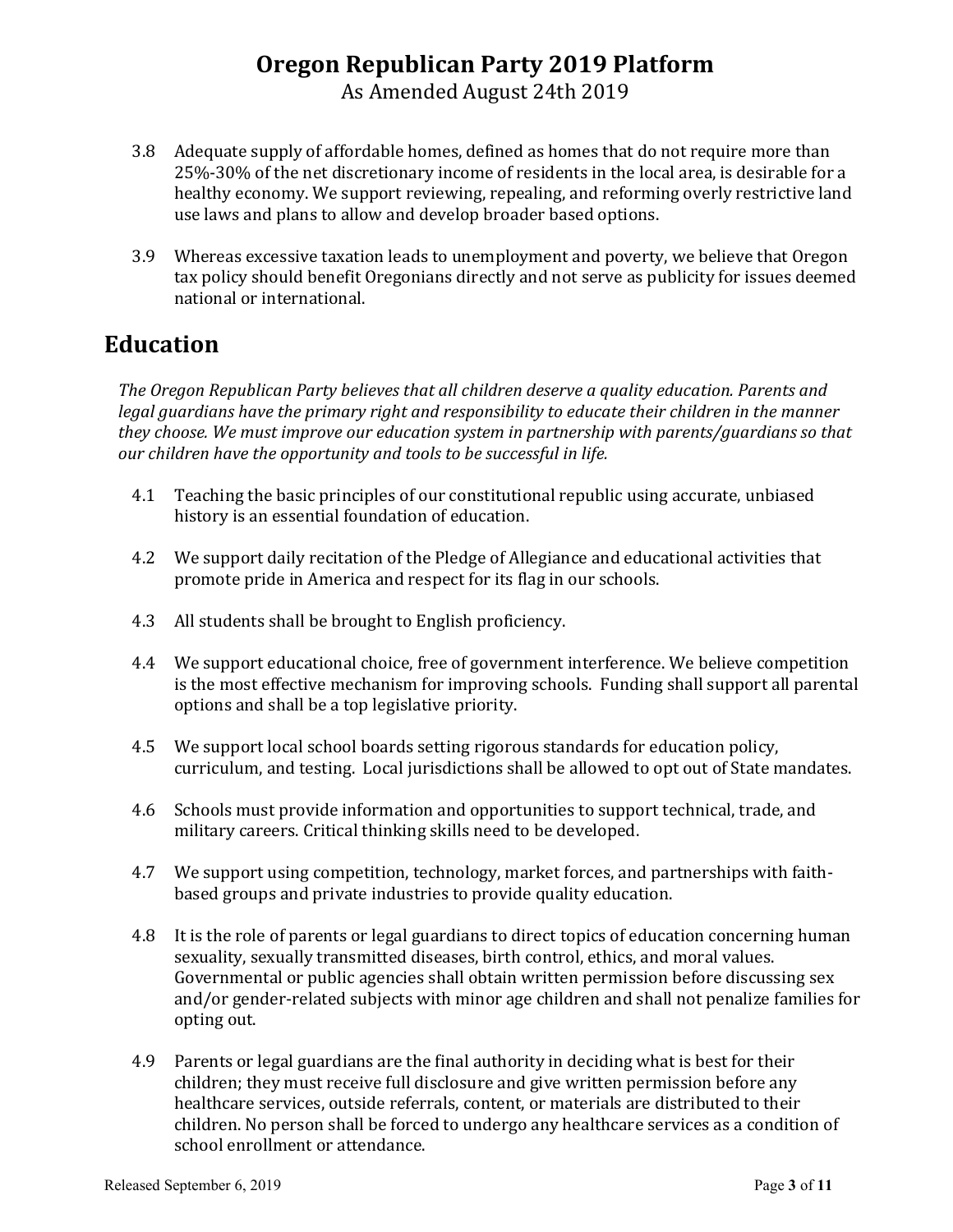As Amended August 24th 2019

4.10 No person shall be forced to share a restroom, locker-room, or shower with a person of the opposite biological sex. Attempts shall be made to provide appropriate facilities for all individuals.

#### **Natural Resources and Environmental Stewardship**

*Oregon's natural resources, when managed responsibly, are vital to our state's environment, economy, and prosperity. We believe that our government exists by the consent of the governed and support the free market system with minimal regulation. We believe that individual property owners and local citizens are the best stewards of our natural resources.* 

- 5.1 We support multiple uses of our public lands and waters with minimal government interference. This includes, but is not limited to, agriculture, logging, mining, tourism, power generation, recreation, and commercial fishing.
- 5.2 We support and encourage the transfer of federally administered lands to local control, as provided for in the Act of Congress Admitting Oregon into the Union of 1859 (Enabling Act).
- 5.3 We strongly support and encourage the use of the coordination process, as defined by the Federal Land Policy and Management Act of 1976, by local governments to ensure federal projects are consistent with local plans, economy, culture, and history.
- 5.4 The American Antiquities Act of 1906 was adopted to protect antiquities and should not be used as a tactic by public officials to take private lands or restrict the use of public lands. We oppose the withdrawal, use, or taking of public lands to create wilderness, monument, or any other restrictive categories without approval from Congress and approval of the people of Oregon. We oppose any land management agency denying access to, or use of, publicly owned lands by temporary administrative restrictions such as "in support of pending legislation."
- 5.5 We support the State's primacy over the Federal Government in relation to state waters.
- 5.6 Water rights are real property rights and we support the constitutional protection of surface and groundwater rights. We support the right to collect rainwater from roofs on private property.
- 5.7 All hydropower in Oregon is renewable energy. We oppose the breaching of dams and encourage expanded water storage capacity, including groundwater recharge, to provide adequate water resources and flood control. We support the installation of fish passage systems on all existing dams on anadromous waterways.
- 5.8 We support and promote the security of individual property rights and oppose the taking of private property without just compensation.
- 5.9 We respect the right of private landowners to take reasonable steps necessary to protect their property and we support adjusting the laws to respect those rights.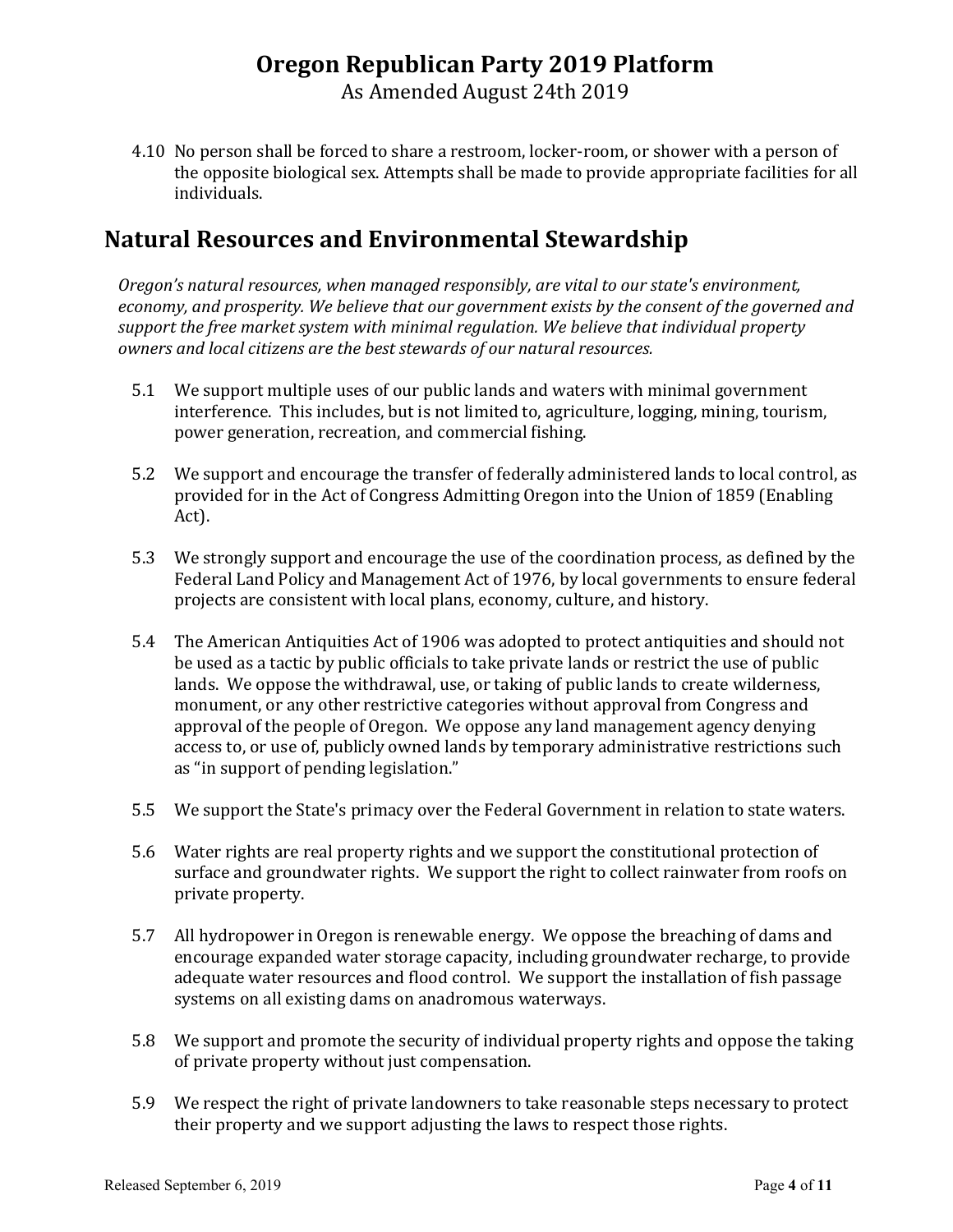#### **Oregon Republican Party 2019 Platform** As Amended August 24th 2019

- 5.10 We oppose the sale of Oregon mineral resources, such as uranium or strategic rare earth minerals, to foreign interests that may use such substances to endanger national security.
- 5.11 We support the constitutional protection of private property rights, including the rights of prospectors and small-scale miners.
- 5.12 We oppose international environmental treaties or agreements with organizations using environmental issues for social engineering and/or global control.
- 5.13 We believe individuals have the right to protect themselves, their livestock, and domesticated animals from predators, regardless of the predators' species federal or state protection status.
- 5.14 We oppose reintroduction or protection of any fish, wildlife, or plant species in Oregon unless there is valid, peer-reviewed scientific data and the consent of state and local government.
- 5.15 We oppose the use of the Equal Access to Justice Act (EAJA), to recover any attorney fees for natural resources advocacy groups.
- 5.16 We support and recognize the Oregon and California Revested Lands Sustained Yield Management Act of 1937 (popularly known as the O&C Act) as being vital to Oregon's economy and schools and oppose set-asides that remove public land from sustained-yield timber production.
- 5.17 We believe Oregon can have both clean air and a healthy community with fair and reasonable air quality regulations. We do not support regulations that cause undue burdens to Oregon businesses.
- 5.18 We support removing the authority of regional government or service districts over local cities and counties.
- 5.19 We support the delisting of species protected by the State or Federal Government at the earliest opportunity, based on the complete and timely implementation of the recovery plans or if there is a low probability of recovery.
- 5.20 The lack of healthy forest management has devastated Oregon communities. We support increased timber harvest on public lands that is scientifically based on a sustained yield basis. We support the streamlined reduction of hazardous fuels and expedited harvesting of burned timber resources to reduce future wildfire hazard and intensity on publicly managed lands.
- 5.21 We recognize geothermal and nuclear energy as market based, efficient, alternative energy sources and support their development with proper safe storage of spent fuel.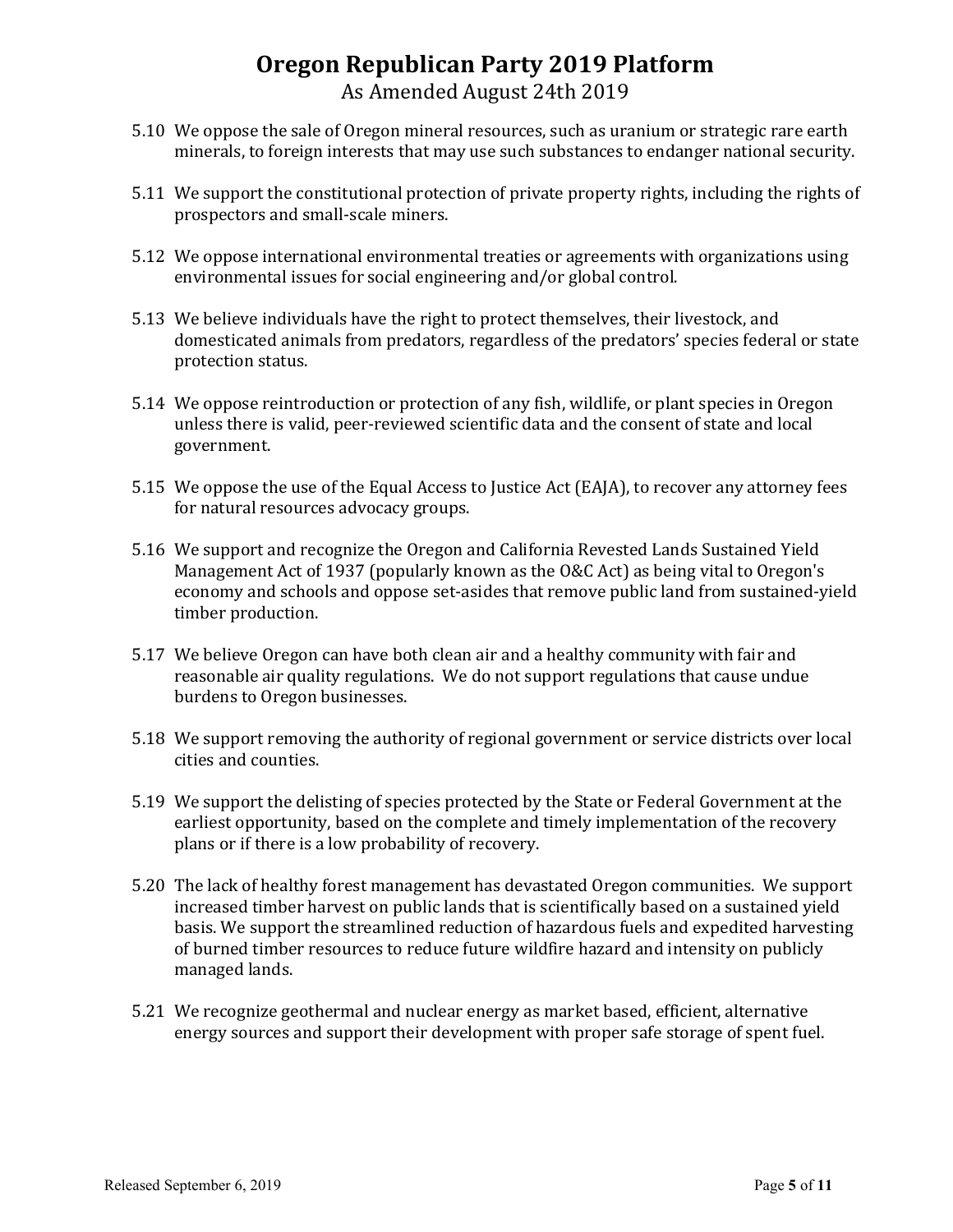As Amended August 24th 2019

#### **Family**

*The Oregon Republican Party believes that the traditional family, formed through the marriage of one man and one woman, is ordained by God our Creator and is the foundation of our society. This environment is optimal for raising children to be responsible, self‐sufficient, productive citizens.*

- 6.1 Government intervention involving the family must be kept to an absolute minimum and be subject to due process.
- 6.2 Marriage is between one man and one woman.
- 6.3 Every person has a fundamental right to life that begins at conception and endures to the natural conclusion of life. We strongly oppose abortion, infanticide, euthanasia, and assisted suicide, including any government funding of these deadly practices.
- 6.4 We advocate for adoption and life-affirming pregnancy resources.
- 6.5 We advocate for a child's health, well-being, and security. When judicial due process determines parents to be unfit to raise children, state and local governments have the responsibility to intervene. In those cases, the grandparents or other immediate family members shall be given first consideration for guardianship.
- 6.6 We support measures that will protect the integrity of the family from matters that contribute to its breakdown. We oppose all forms of sexual exploitation, including gender reassignment, human trafficking, pornography, and prostitution.
- 6.7 There are only two sexes, male and female, based on a person's biological sex at birth. We oppose unassigned gender identity at birth. We encourage the natural expression of those genders, masculine and feminine. We affirm that both are valuable in the raising of children.
- 6.8 We value senior citizens and recognize that their life experiences, institutional knowledge, wisdom, and continuing contributions to society are invaluable.

#### **Foreign Policy**

*The Oregon Republican Party believes that all foreign policy decisions must adhere to the United States Constitution and be based upon the security, vital national interests, sovereignty, and wellbeing of the United States.*

- 7.1 We support providing foreign aid only to nations and groups actively working in support of our interests.
- 7.2 We support the promotion of American principles such as individual liberty and human rights. We support measures that oppose genocide, abortion, and religious and political persecution.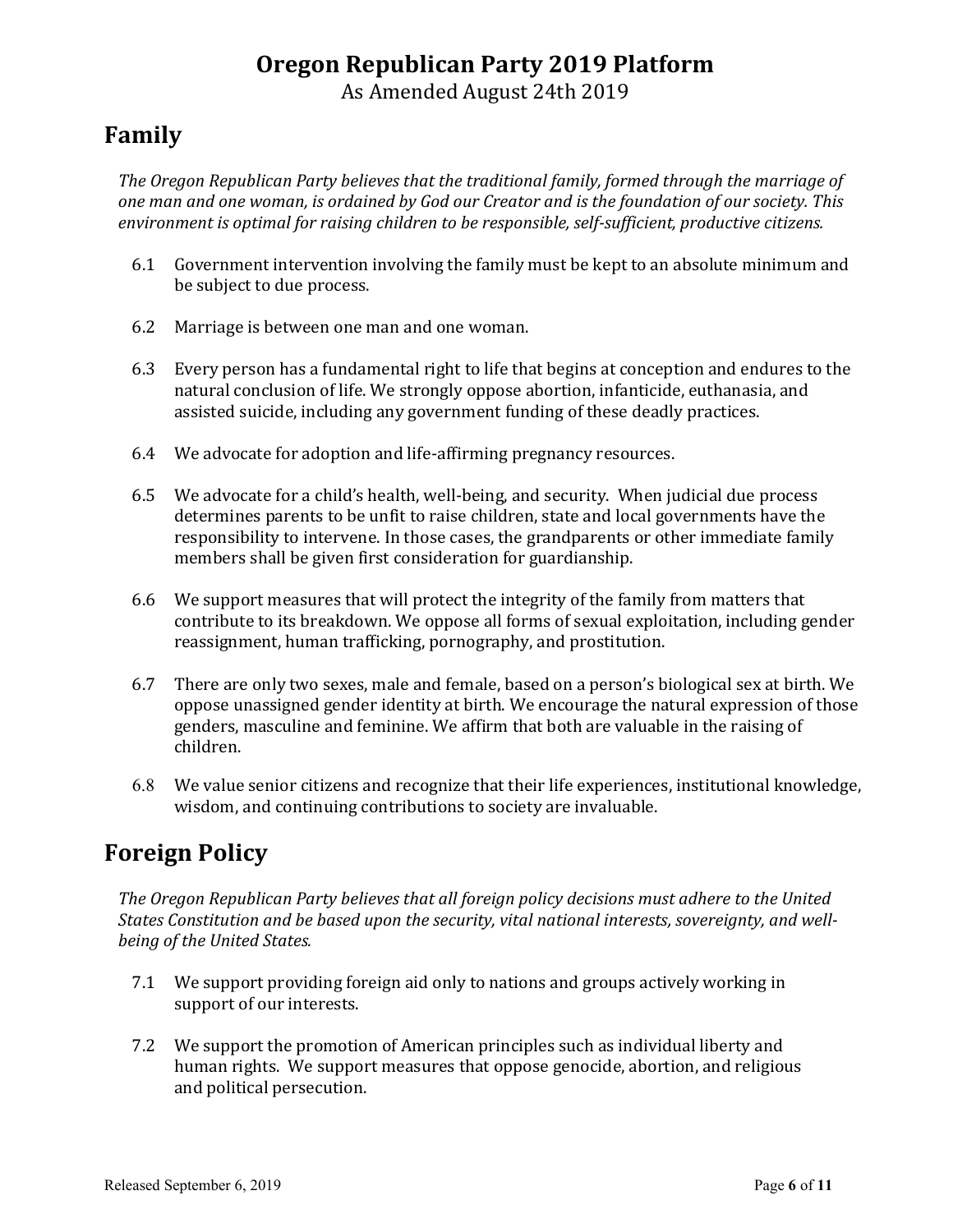#### **Oregon Republican Party 2019 Platform** As Amended August 24th 2019

- 7.3 We believe in the sovereignty of all nations and reject nation building. Peaceful, free nations should not be deprived of the right to defend their continued existence and independence.
- 7.4 We stand with and support the sovereign right to exist of threatened countries such as Israel, Taiwan, South Korea, and Ukraine. We support continued arms sales to Taiwan and recognize our agreements and obligations to defend Taiwan against Chinese aggression. We believe the United States' "one China" policy must evolve into a "one democratic China" policy.
- 7.5 We recognize that violent, radical, Islamic Jihadists and other groups have, by their actions, declared war on America and that the U.S. Government needs to be clear about this. We believe that a criminal justice approach to combating terrorist acts of war is insufficient and we support using all constitutional means available and necessary to combat and end this threat. The United States must not tolerate terrorist actions or nations that enable terrorism. This in no way legitimizes depriving U.S. citizens of their constitutional rights.
- 7.6 The US Constitution is the supreme law of the land; therefore, the United States shall defend its sovereignty and is solely responsible for its national defense, free from foreign interference. We oppose programs such as the United Nations Agenda 2030, and related initiatives to cede jurisdiction or to relinquish any control over the United States, its citizens, military, territories, or resources. We also oppose initiatives to cede taxing authority, in violation of the U.S. Constitution, to any world body such as the United Nations, the World Court, the International Monetary Fund or the World Trade Organization. We oppose United Nation efforts to subvert our Second Amendment right to keep and bear arms.
- 7.7 We urge the continued development of advanced military weapon systems to protect our national infrastructure and citizenry and to maintain the technical and military superiority of the United States.
- 7.8 We affirm that the President of the United States must adhere to the constitutional separation of powers by seeking and receiving Congressional authorization for any act of war and by seeking and receiving Senate approval for any treaty.
- 7.9 We support national initiatives to profoundly improve cyber-security at all levels. We believe foreign-initiated cyber-attacks, including election interference, should be countered with appropriate active responses, including consequences for nationstates that host, sponsor, or for any reason fail to end these attacks and bring the perpetrators to justice.
- 7.10 We stand with the people of Hong Kong in their quest for freedom and liberty. We demand that China adhere to the treaty governing the transfer of Hong Kong from British to Chinese jurisdiction. We support President Trump linking Chinese trade policy to the Hong Kong situation.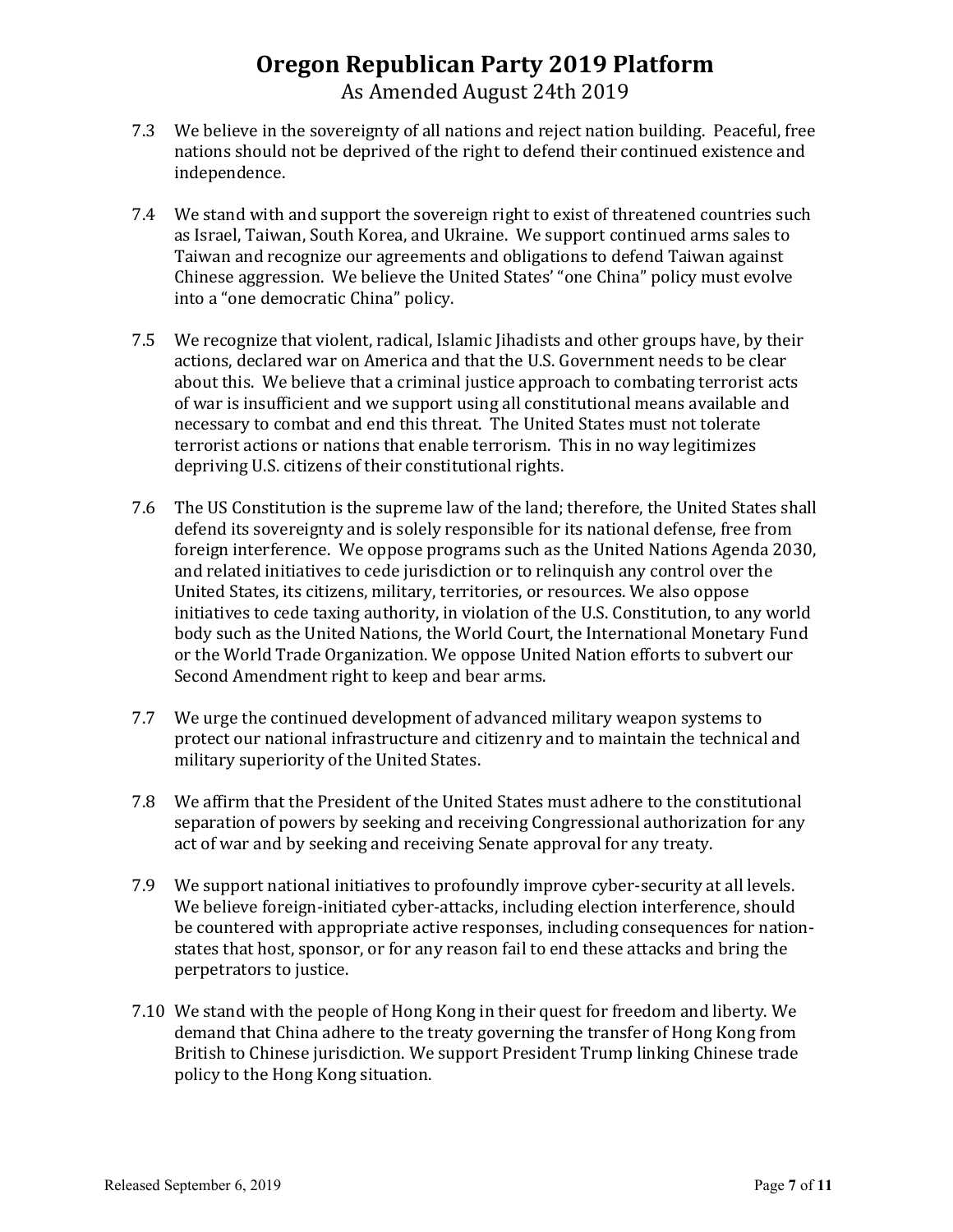As Amended August 24th 2019

#### **Government Spending**

*The Oregon Republican Party believes in limited, accountable, efficient, and transparent government at all levels, which performs its core constitutional functions in accordance with the highest ethical standards. We expect that all levels of government operate within a zero-based balanced budget rather than based on previous budgets.*

#### **Health Care**

*Families and individuals have the sole responsibility and right to make their own healthcare decisions. A free market system of health insurance and health care delivery is the surest way to provide high-quality, affordable, physical and mental health care that preserves individual freedom and privacy. We advocate the protection of the physician-patient relationship, the promotion of competition and the provision of individual freedom.*

- 9.1 We support the fundamental and inalienable right of an individual, family, or group to seek out and pursue the health care services of their choosing, with full informed consent and without government retribution.
- 9.2 We support the elimination of government barriers, incentives, or mandates that limit an individual's health coverage options (insurance, sharing networks, self-insured, etc.) or increase the costs for individuals, families, groups, and employers.
- 9.3 We support the full repeal of the federal Patient Protection and Affordable Care Act and oppose any efforts to implement similar provisions at the state level.
- 9.4 The abortion industry has ignored, covered up, and denied the health care risks that abortion causes. We promote pursuing full disclosure of all known risks, complications, and causal links of abortion.

#### **Immigration**

*The Oregon Republican Party recognizes that securing our national borders is essential to ensure the sovereignty and safety of our state. We encourage legal immigration, assimilation, and value the many contributions of legal immigrants.*

- 10.1 All state and local government agencies and elected officials shall work with and support federal agencies to enforce immigration laws. We oppose the designation of the state of Oregon or any jurisdiction within as a sanctuary for illegal aliens.
- 10.2 Verification of employment eligibility by eVerify is mandatory and violations by employers must be prosecuted without exception.
- 10.3 All government business shall be conducted in English.
- 10.4 Taxpayer-funded public services, privileges, and entitlements shall not be provided to illegal aliens, with the exception of life-saving emergency medical services.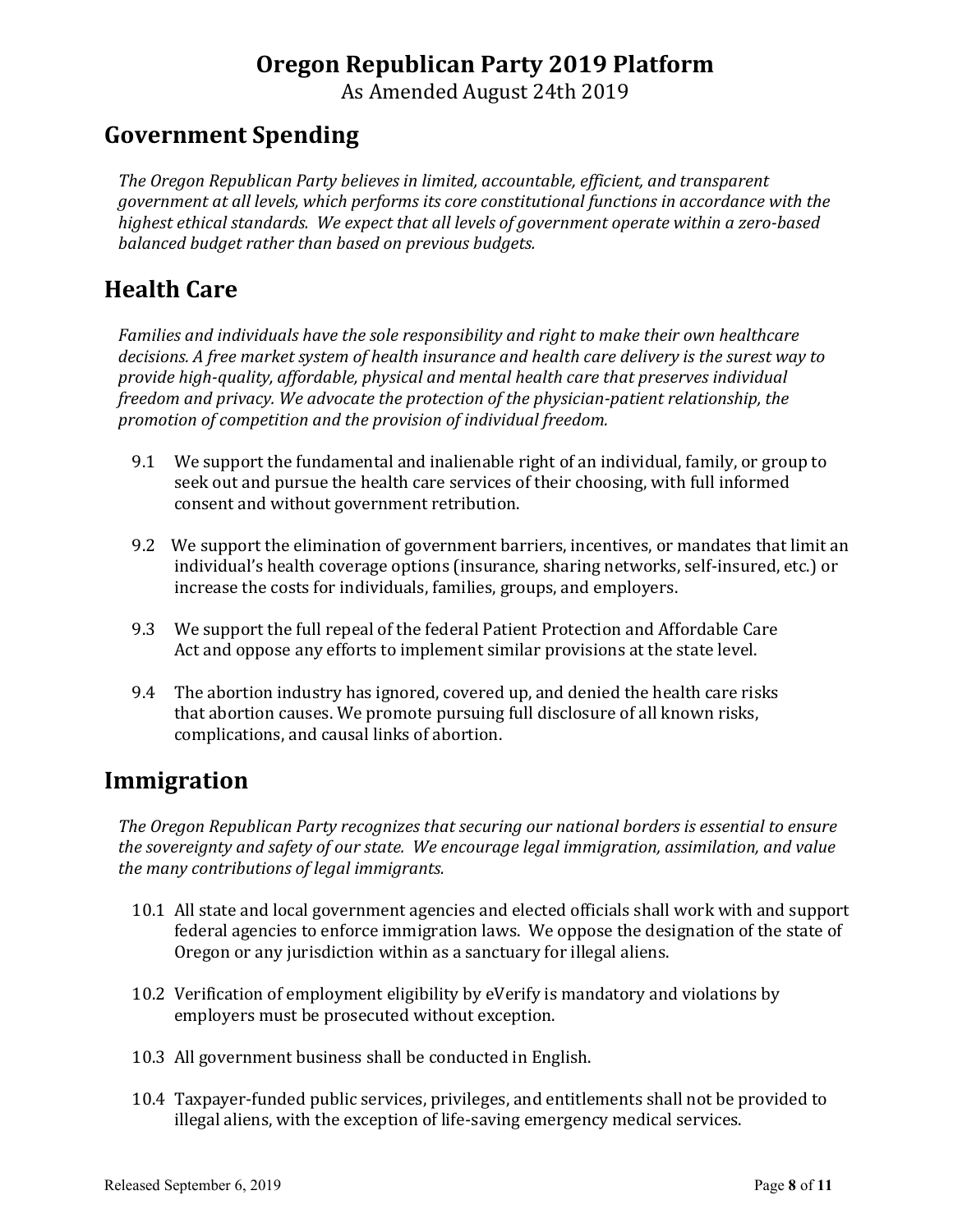As Amended August 24th 2019

#### **Individual Liberty and Limited Government**

*The Oregon Republican Party agrees with our nation's founders that our unalienable rights are endowed by our Creator and that government without the consent of the governed is tyranny. No government shall infringe upon our individual rights and freedoms such as bodily autonomy from conception to natural death, medical freedom, and private property. Nor shall government infringe upon the security of our private communications, transactions, or movements. We affirm that the powers of the Federal Government are limited to those enumerated in the U.S. Constitution and restricted by the 9th and 10th Amendments and subject to rescission under Article 5.*

*We advocate limiting the scope and jurisdiction of the Federal Government, addressing abuses in the commerce and general welfare clauses, and term limits on all unelected and elected federal officials.*

*We support placing a reasonable limit on the number of bills that are submitted in the Oregon Legislature during each legislative session in order that state legislators have the time to give due and proper consideration to each of them. We further believe that bills in the legislature should be simple, succinct, and single subject, as per Oregon Constitution Article 4, Section 21. Oregon Republicans will support any and all efforts to end the abuse of the emergency clause that deliberately shuts out voter participation in the legislative process.*

#### **Rules and Regulations**

*The Oregon Republican Party believes rules and regulations are to support the laws passed by the legislative bodies and shall not impose undue burden or loss of freedoms to individuals, families, or commerce.*

- 13.1 We support rules and regulations that promote confidence in our economy while protecting free enterprise and personal freedom.
- 13.2 We support rules and regulations that are succinct and are not used punitively or subjectively.

#### **Self-Protection**

*The US and Oregon Constitutions guarantee the unalienable right of all people to use any reasonable and necessary force to defend their homes, protect themselves, others, and their property without fear of criminal or civil reprisal. All law-abiding citizens have the right to keep and bear arms in a manner of their choosing without government interference. Such rights shall not be infringed upon.*

*Each Oregon educational facility should encourage trained district personnel to be armed in order to protect themselves and their students from violence. We oppose gun free zones.*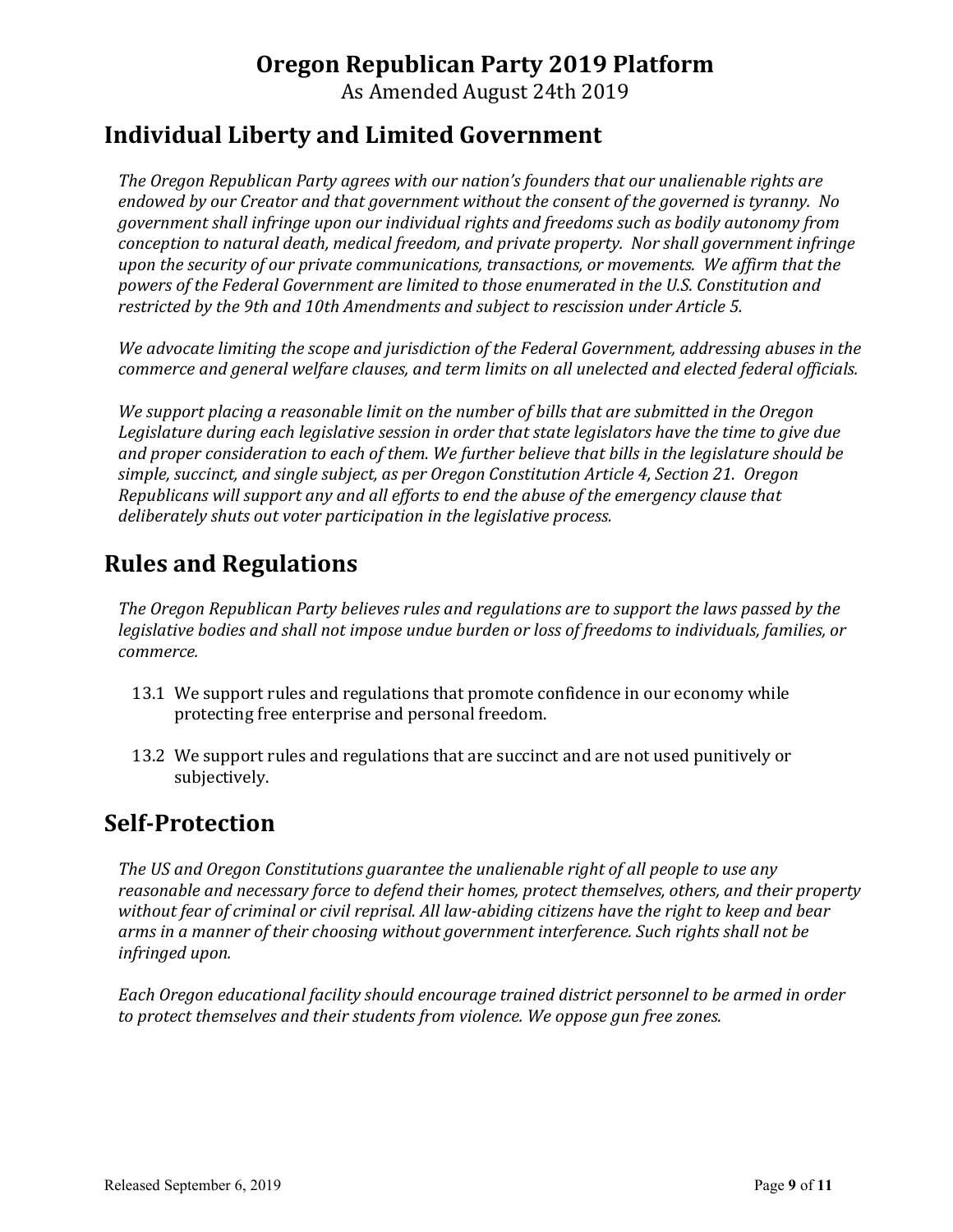As Amended August 24th 2019

#### **Election Integrity**

*We believe that to protect the value of each Oregon vote, every voter must prove one's United States citizenship, Oregon residency, and legal voting age of 18. We believe citizenship, rather than residency, should be the basis for apportionment of representation within Oregon. Valid voter registration should be based on an actual individual choice to register. All phases of election operations shall be transparent. We support all measures to ensure timely delivery of ballots to all military personnel and to Oregon citizens living internationally. Penalties for election law violations must be severe and consistently and strictly enforced. Primary elections shall be bound to party membership. We oppose ranked-choice voting. The citizens' right to initiative, referendum and recall shall not be restricted. In support of the United States Constitution, we oppose the National Popular Vote Interstate Compact, in order to preserve and protect the Electoral College.*

#### **Veterans and Military Personnel**

*The Oregon Republican Party supports a strong military which is the means to maintain our country's freedom. We support Veterans and military families and honor them for their sacrifices.*

- 16.1 We support the best available training and equipment for our military personnel.
- 16.2 We support our Veterans and family members receiving the highest quality of timely medical care from the medical practitioner of each Veterans' choosing, whether from the Veterans' Administration or private practice.
- 16.3 We support Veterans through the utilization of community and/or faith-based programs to assist Veterans transitioning into civilian life; this includes programs for suicide prevention, domestic violence, mental health services, and substance abuse counseling.
- 16.5 We support vocational, apprenticeship, and educational programs which assist Veterans in their training for the careers of today and tomorrow.
- 16.6 We support protecting Second Amendment rights of Veterans.
- 16.7 We encourage Oregon state/local agencies and businesses to hire Veterans.

#### **Government Transparency, Accountability and Honesty**

*Government must conduct all business in an honest, fully transparent, and accountable manner. The people of Oregon and its elected representatives must be fully empowered to examine, investigate, act to expose, and end public corruption, secrecy, and abuse of the public trust. When corruption has been identified an effective remedy must be implemented. We believe that satisfying public record requests is a core function of all levels of government at a reasonable cost and in a timely manner. Government accountability must be regular, independent, impartial, free of collusion, and made publicly available.*

17.1 The vote on initiatives or referendums passed or rejected by the people should not be overturned by a vote of the legislature.